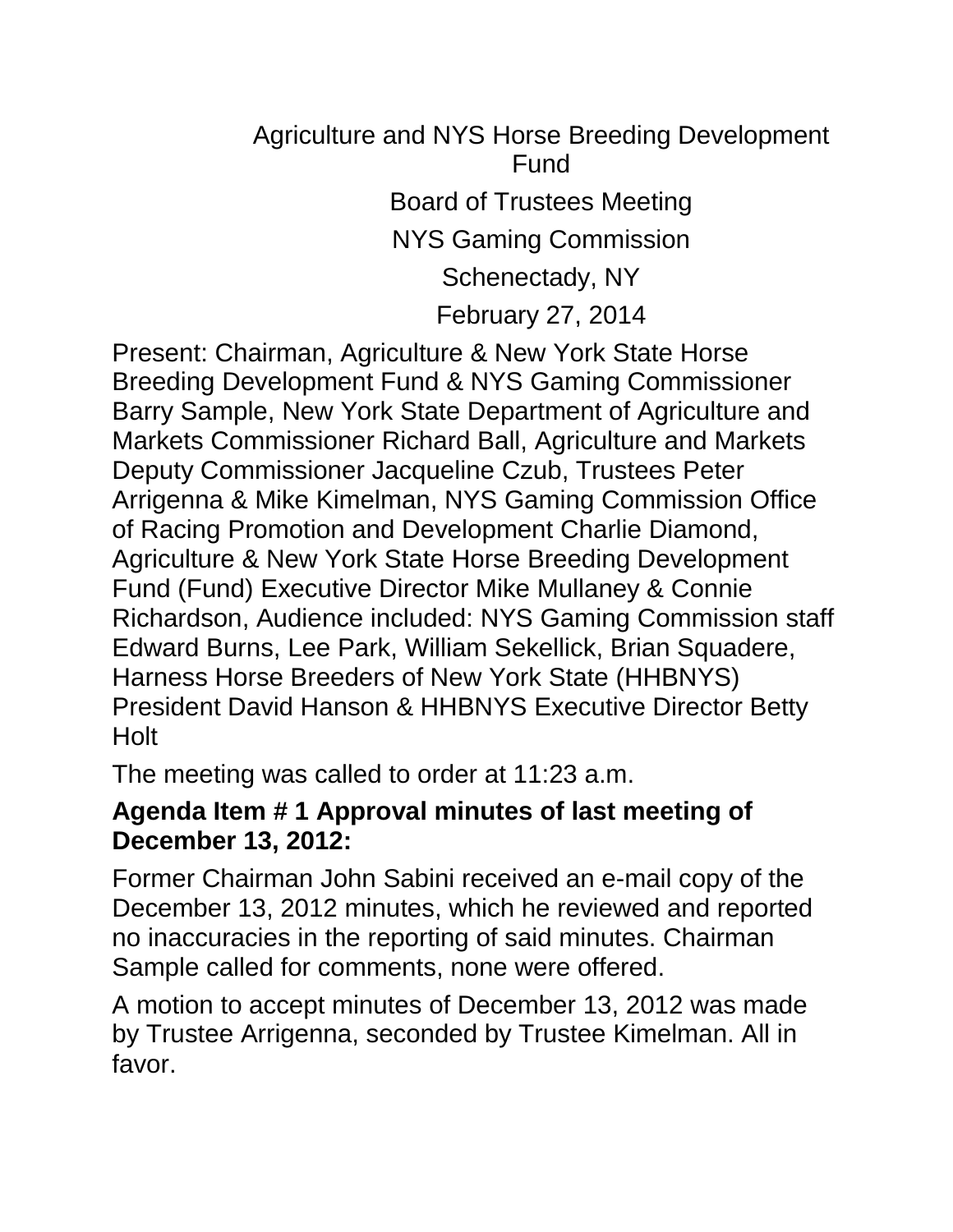## **Agenda Item #2. Discussion and Approval of the Proposed Contract with Harness Horse Breeders of New York**

**State:** Executive Director Mike Mullaney proposed;

• A reduction of fees and services provided by HHB.

• The Fund will: Administer the website in 2014 The website will remain separate from the points program, which will remain with HHB.

• The knowledge base at HHB will widen and a training manual for all staff at HHB made available.

• An audit clause will be added stating within a 15 day period the Fund will have the ability to request all records pertaining to fund from the past 2 years. This request will be upon approval of the Fund Trustees.

• All other aspects of the HHB contract will remain the same as the prior year.

A motion to approve HHB contract was made by Trustee Arrigenna, seconded by Trustee Kimelman. All in Favor.

### **Agenda Item # 3 Discussion and Approval of the Proposed NYSS Purses; Proposed NYSS & Excelsior Schedule & County Fair Race Conditions:**

Chairman Sample thanked Trustee Arrigenna for his hard work and dedication in developing the purses, schedule, and County Fair racing program for the upcoming 2014 race season.

Purses: Trustee Arrigenna gave a breakdown of purses and breeder awards to be paid out in 2014. July 1, 2013 to June 30, 2014 will be the cut off for the use of incoming money, which will help us stay on track for next year. Chairman Sample noted the budget may need to be revisited in the future if necessary.

A motion was made to approve the purses for 2014 by Trustee Arrigenna, seconded by Trustee Kimelman. All in Favor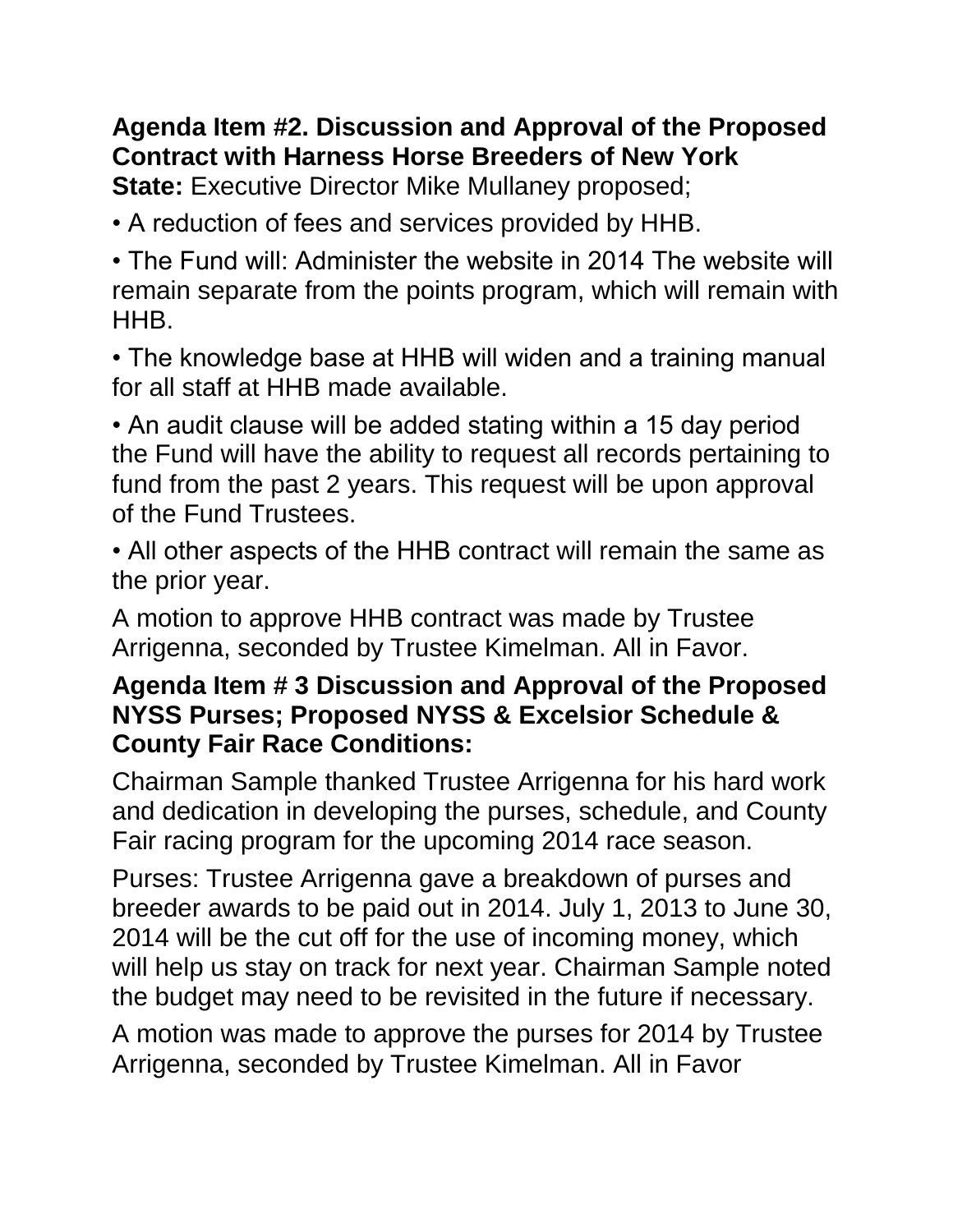Scheduling: Trustee Arrigenna will travel to Florida to attend the race secretary meeting to prepare the race schedule to avoid any conflicts. There will be no points earned at Goshen Historic Track races. The Night of Champions will be at Yonkers Raceway. The Excelsior Finals will be held at Vernon Downs, which will also promote the Morrisville horse sale. The County Fair Finals will be held at Monticello Raceway.

A motion was made to approve the scheduling by Trustee Arrigenna, seconded by Trustee Kimelman All in Favor Conditions:

**NYSS No. 55 changes:** Any payment due dates that fall on a weekend or holiday will automatically become due on the next regular business day. Supplementary payment date will be moved from February 15th to March 1st. When an owner has an outstanding debt owed to any track, every horse owned in whole or part by that owner may be subject to be declared ineligible by any track the horse is entered and subject to be possibly scratched by the judges and not allowed to start in any New York Sire Stake Race including County Fair Races until such time that debt and all fees are collected.

**Yearling eligibility:** # 3-must be registered with the United States Trotting Association (USTA) or a USTA recognized Standardbred registry at time of nomination. A copy of the USTA or USTA recognized Standardbred registration certificate, dated on or before the time of nomination must accompany each nomination.

**Excelsior Changes:** If a horse races in Excelsior "B" series they may move up at any time. However, if a horse moves up from the Excelsior "B" to NYSS # 53 or the NYSS # 54 or the Excelsior "A" series they may NOT go back down to the Excelsior "B" thereafter for the race year 2014. There will be no points and no final for Excelsior "B" events. When an owner has an outstanding debt owed to any track, every horse owned in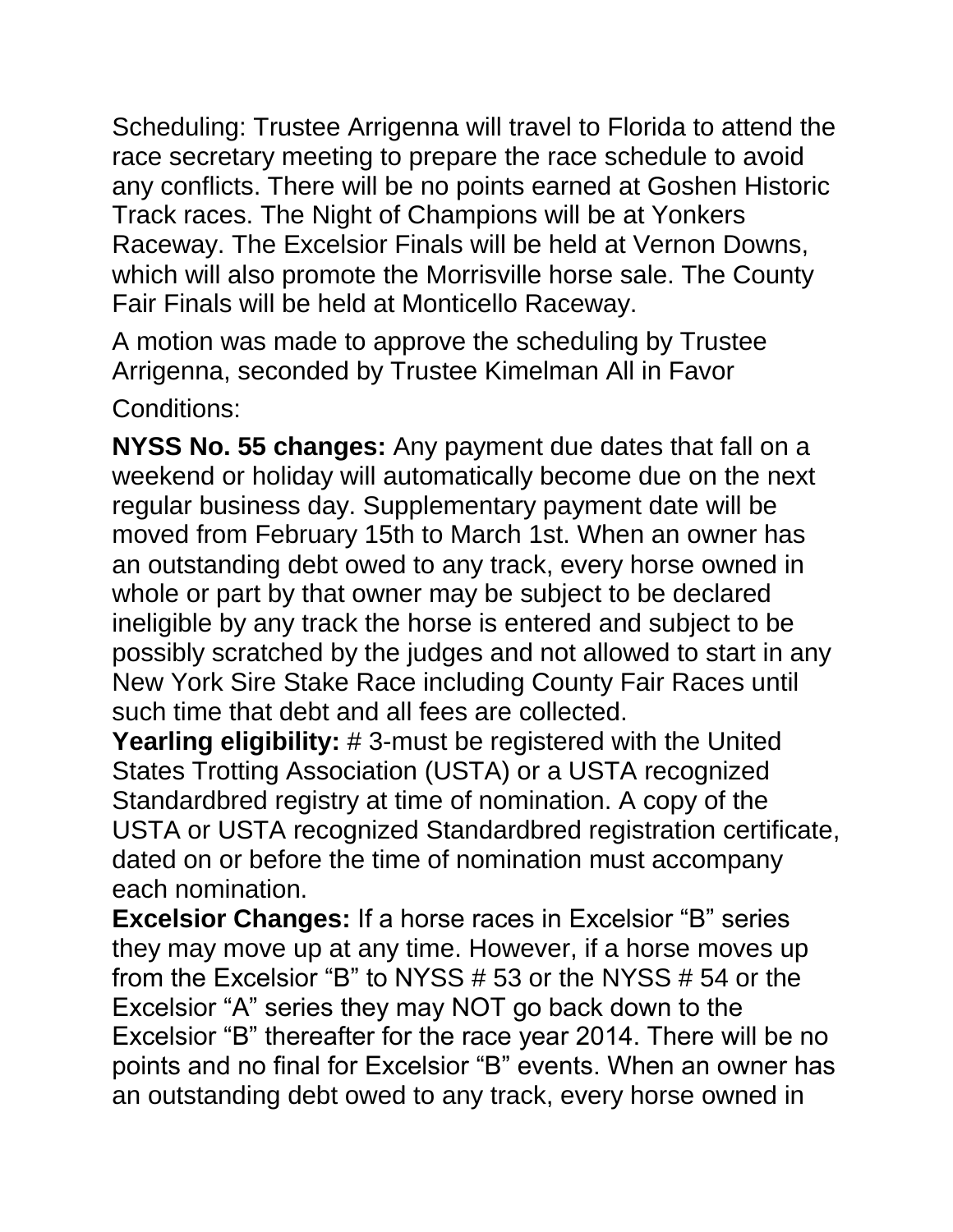whole or part by that owner may be subject to be declared ineligible by any track the horse is entered and subject to be possibly scratched by the judges and not allowed to start in any New York Sire Stake Race including County Fair Races until such time that debt and all fees are collected.

**County Fairs condition changes:** # 3 A supplementary fee may be made in the event the horse was not nominated as a yearling. The fee is \$50.00, payable no later than March 1, 2014 for two year olds and three year olds in 2014. This payment must be made in addition to the regular fair nomination fee. This does not affect any other eligibility, such as Sire Stakes or Excelsior races. This supplementary payment is for NYSS County Fair races only. When an owner has an outstanding debt owed to any track, every horse owned in whole or part by that owner may be subject to be declared ineligible by any track the horse is entered and subject to be possibly scratched by the judges and not allowed to start in any New York Sire Stake Race including County Fair Races until such time that debt and all fees are collected.

A motion was made to approve the conditions by Trustee Kimelman, seconded by Trustee Arrigenna

#### **Agenda Item # 4 Memorandum of Understanding between the New York State Gaming Commission & the Agriculture & New York State Horse Breeding Development Fund:**

The MOU, by statute, shall be be between the Agriculture & New York State Horse Breeding Development Fund and the Gaming Commission. It shall provide support in administering the Fund. The Fund will utilize the services of the Gaming Commission as well as pay the Gaming Commission a pro-rata share of the Commission's rent based on the square footage of space utilized by the Fund. The Fund will also pay a fee for the use of service employees. The MOU establishes the chain of command within the Fund. Mike Mullaney (executive director) of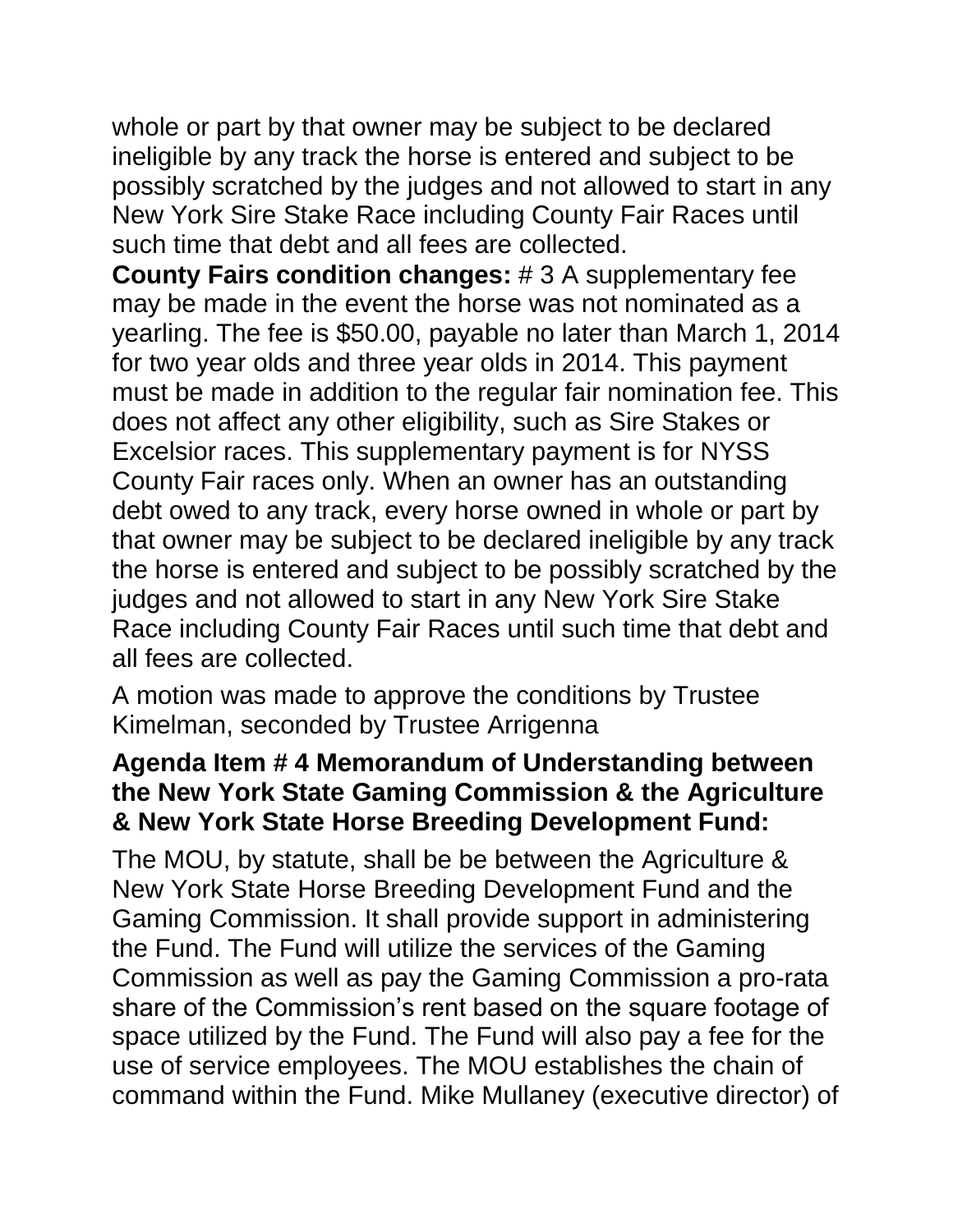the Fund shall report to the Fund Board. Charlie Diamond of the Gaming Commission shall report to Rob Williams of the Gaming Commission. Mr. Diamond will act as facilitator to the Fund. Mr. Mullaney will report to Mr. Diamond on a daily basis all hours and rate of pay used by service employees. The use of service employee will be central services dedicated to the advancement of the NYSS program. The Gaming Counsel Ed Burns stated the MOU will remain in place until either side terminates.

A motion was made to approve the Memorandum of Understanding by Trustee Arrigenna, seconded by Trustee Kimelman. All in Favor

**Agenda Item # 5 Approval of Redesign of the Breeders Awards:** A proposal has been offered to adjust the formula for Breeders Awards with the goal of boosting the fortunes of New York breeders without creating a chilling effect that might sour out of state breeders on breeding in New York. If adopted, beginning with those mares that are bred to NY stallions in 2014, the accent would shift away from performance awards and would fall on residency awards. This shift is meant to encourage breeders to keep their mares in New York for 180 days required to qualify for the award. From 2014 until 2017 Breeders Awards will be split 50-50 based on performance and performance/residency. Beginning in 2017, when the offspring of mares bred in 2014 will be 2 years old, entering racing age, the Breeders Award program will shift 100% in favor of performance/residency awards. The gradualism to the proposal is meant to encourage those out of state breeders to further consider joining the ranks of New York resident breeders.

A motion was made to approve the redesign of breeder's awards by Trustee Arrigenna, seconded by Trustee Kimelman. All in Favor.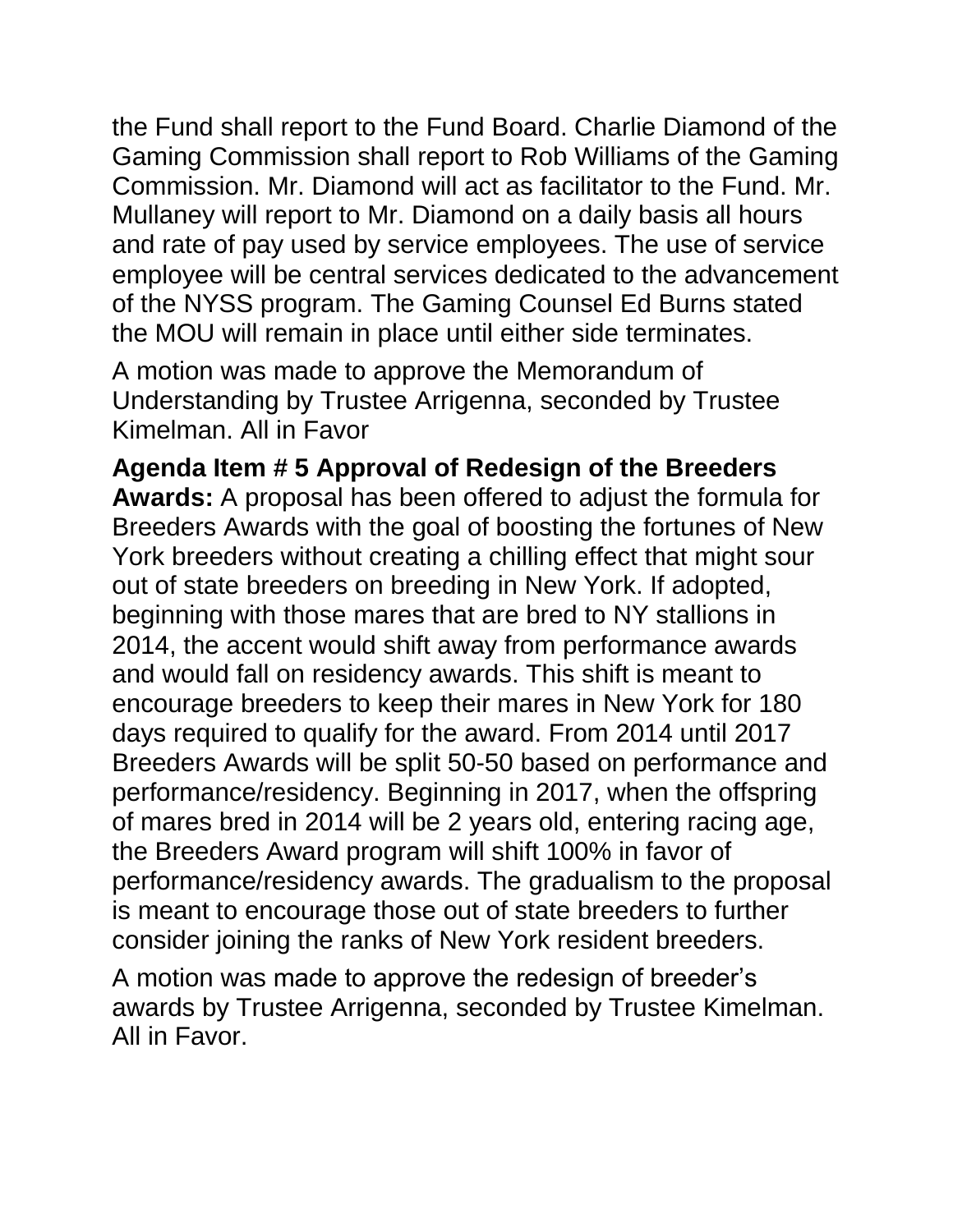## **Agenda Item # 6 Approval of the 2014 NYSS Budget:**

• The 2014 revenue budget was \$16.665 million compared to the 2013 budget of \$13.550 million.

• The 2014 expense budget was \$16.665 million compared to the 2013 budget of \$20.082 million.

• The 2014 administrative budget was \$918,027 compared to \$894, 622 of 2013 actual administrative costs.

• It had been determined that the budget deserves a separate discussion by May 1st. An October meeting was planned.

• All money coming in after June 30th will go toward next year's purses.

• The Fund receives 1.25% of the VLT revenue generated form the seven harness tracks. This money belongs to the fund and will be distributed towards the track's purses at the discretion of the Fund.

A motion was made to approve the 2014 Budget by Trustee Arrigenna, seconded by Trustee Kimelman All in Favor.

## **Agenda Item # 7 Approval of Policies:**

The Fund wishes to adopt policies in line with those of other state public-benefit corporation, agencies and commissions.

Questions were raised on two of the items, which were record retention of emails and grant awards.

It was noted record keeping of emails would be the same length of time as all hard copy record retention. Presently all emails are backed up on the server for the mandatory length of time. It was noted all Grant awards must have the approval of the Fund Trustees. The language "sole authority" of the executive Director will be removed from the wording.

A motion was made to approve policies by Trustee Arrigenna, seconded by Trustee Kimelman. All in Favor.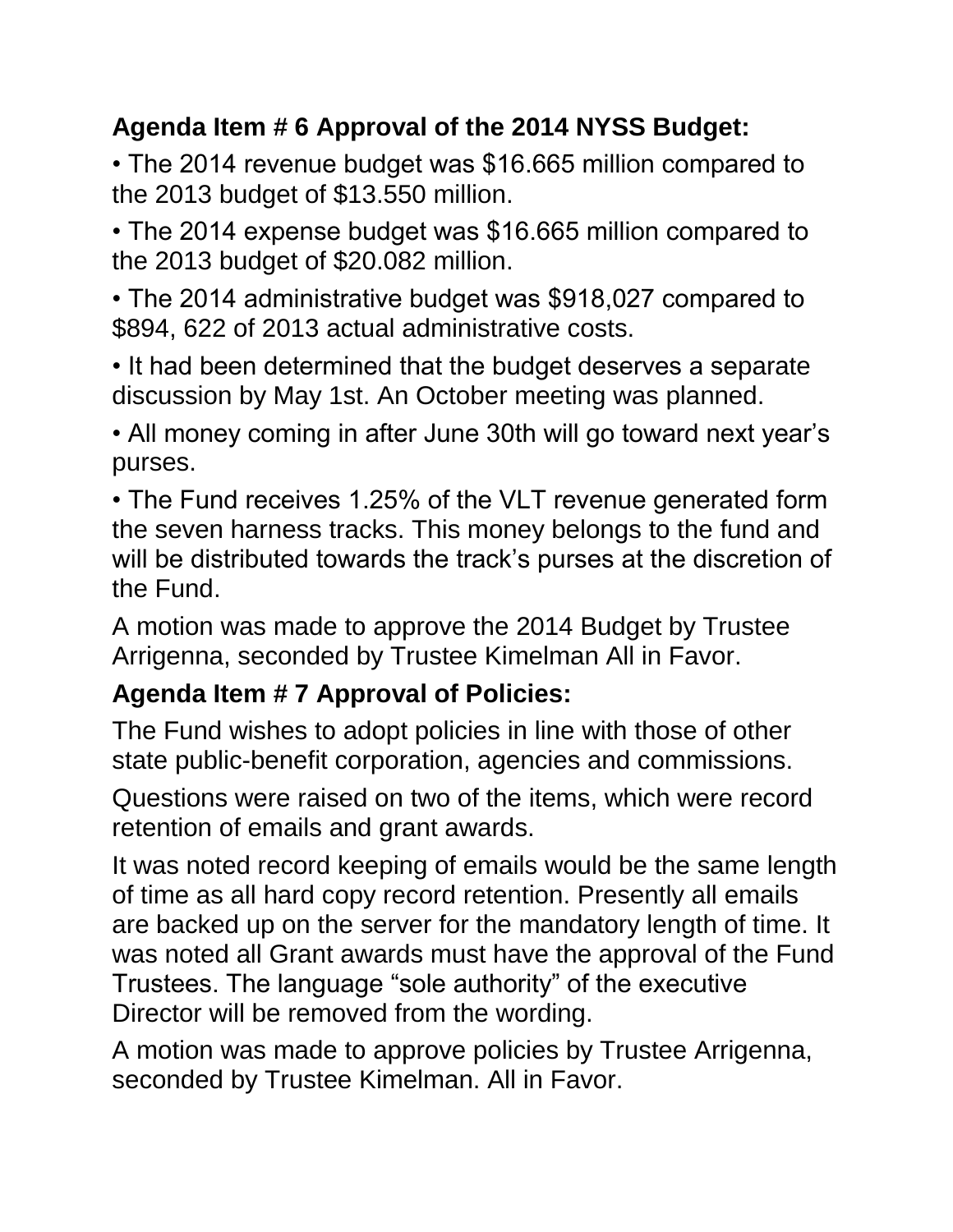### **Agenda Item # 8 Expenditures:**

A request of \$13,950.00 for the United States Trotting Association to cover costs for meals and educational material for the 2014 driving school at the Harness Racing Museum in Goshen was made.

A motion was made to approve by the request from USTA by Trustee Arrigenna, seconded by Trustee Kimelman. All in Favor.

There is no vision coverage included in the health care package for the Fund employee. There is a request to add eye vision benefits to the health care package. A motion was made to approve vision coverage by Trustee Kimelman, seconded by Trustee Arrigenna. All in Favor

The Harness Racing Update. Harness Racing Update is an internet Standardbred news service which provides advertising, handicapping analysis, video replay and entries/re results from harness tracks across the USA.

A motion was made to approve \$12,900.00 to The Harness Racing Update by Trustee Kimelman, seconded by Trustee Arrigenna. All in Favor.

The Fund is audited internally and externally on an annual basis. Valles & Vendiola LLP, audited the Funds' 2012 financial books and are listed in the state's Minority & Business Enterprise Directory. They also submitted the lowest bid. A motion was made to approve the bid by Trustee Arrigenna, seconded by Trustee Kimelman. All in Favor.

The Hemlock Lake Grant for improvements to the museum and grounds was made.

A motion was made to approve the Hemlock Lake Grant \$2,500.00 by Trustee Kimelman, seconded by Trustee Arrigenna. All in Favor.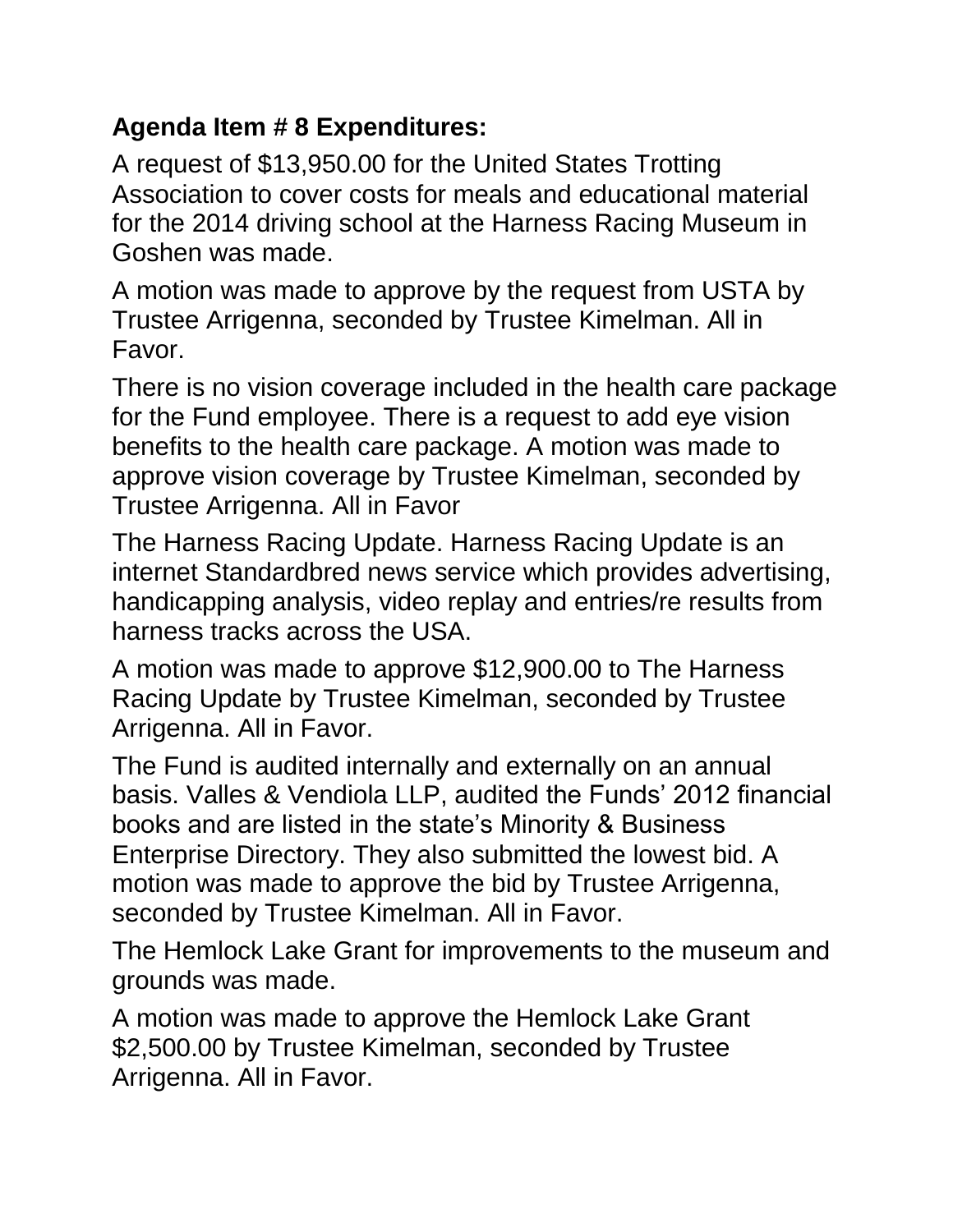The Fund plans to increase exposure by contracting with a correspondent who will provide stand bred news articles and updates for the 'Fund', from May through the final Night of Champions event on September 13th.

It was noted that this item is worthy of further discussion and should be tabled till May. Members agreed to table this item.

The New York State Association of Agricultural Fairs, Inc. requested funding for their 2014 brochures. The brochures provide an image of harness racing and will indicate county fairs that provide harness racing.

A motion was made to approve a payment for \$5,200.00 for The New York State Association of Agricultural Fairs, Inc. brochures, by Trustee Kimelman, seconded by Trustee Arrigenna. All in Favor.

Racing Under Saddle, a sport featured among Standardbred horse and horseman, where the horses trot, and riders in the saddle replace the sulky. Racing under Saddle is requesting funds to provide races at six fairs.

A motion to fund Racing Under Saddle was approved for \$4,000.00 by Trustee Kimelman, seconded by Trustee Arrigenna. All in Favor.

### **Agenda Item #9 County Fair Proposed Rule # 38 & County Fair Reimbursement Policy for 2014:**

Rule # 38 covering county/town fairs and agricultural societies, is as follows: Be it resolved that only fairs conducting harness racing under rules prescribed by the Agriculture and New York State Horse Breeding Development Fund be allowed to participate in the repair-reimbursement program. Each qualified county fair that conduct an approve harness-racing program shall be eligible to receive a sum not to exceed \$6,000.00 for amounts expended for repairs of grounds and buildings 25% of the sum is specifically designated for improvements to the race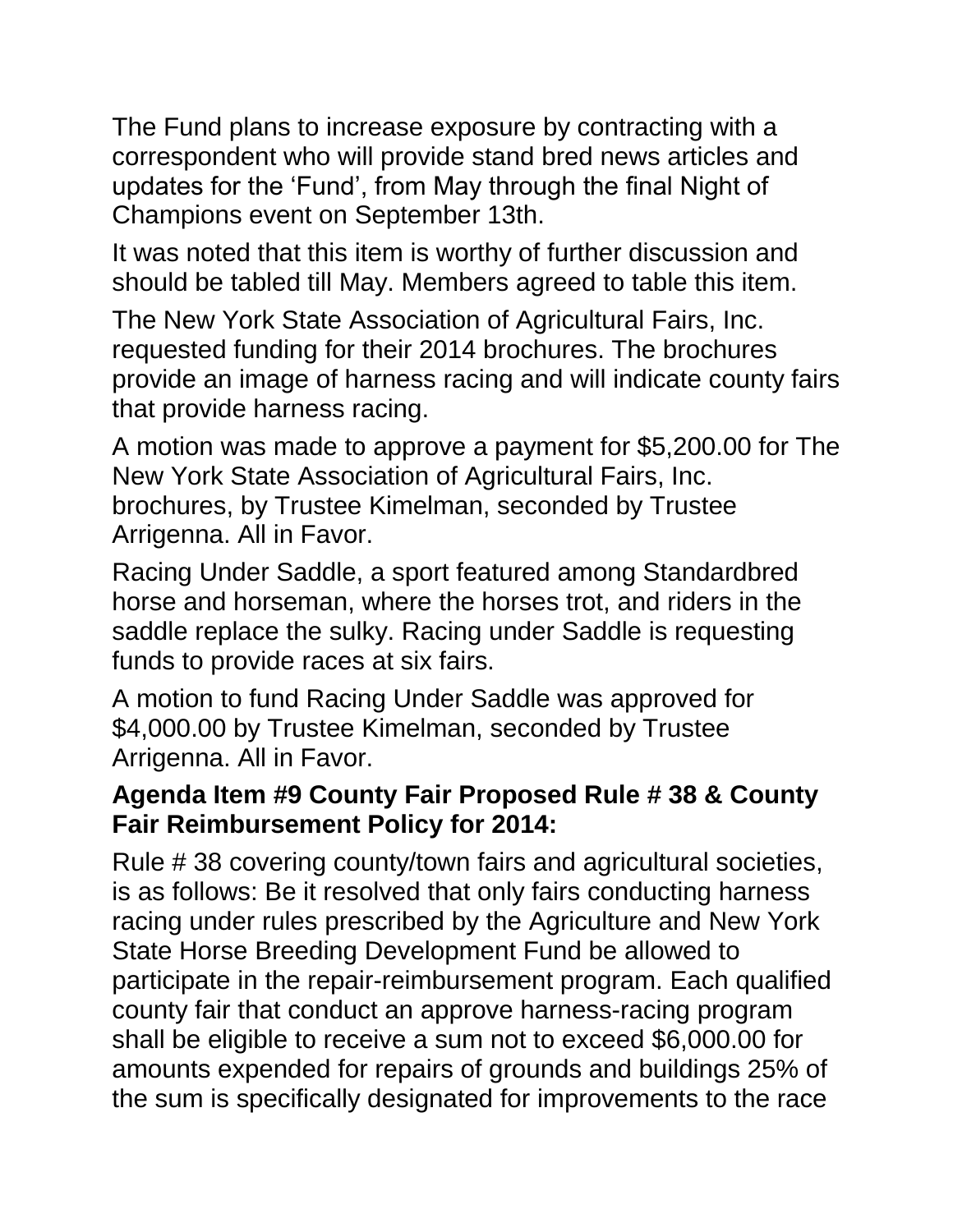track, horse barns and other harness racing facilities. Each qualified fair is also eligible to receive \$2,000.00 to help defray the cost of administration of the racing program. It was noted this rule has not changed from 2013.

A motion was made to approve the County Fair Propose Rule # 38 & County Fair Reimbursement Policy for 2014 by Trustee Kimelman, Seconded by Trustee Arrigenna. All in Favor.

At this time, New York State Department of Agriculture and Markets Commissioner Richard Ball was excused from the board meeting.

## **Discussion Items:**

Rule Promulgation: The Fund endeavors to organize and update the language of current rules, regulations and laws by which the fund and the Standardbred industry is governed. This is the first step toward rule promulgation which must include industry comment. It was decided rule promulgation would be taken up at our next session.

**Zweig Fund:** The Fund is statutorily mandated to create an account in which 2% of its annual revenues are designated for "equine research." The Fund has been a major contributor to Cornell University's Zweig Memorial Fund. The Zweig Fund conducts a variety of research. It is important to note that the Fund contributed \$313,172.16 to the Zweig Fund in 2013. By Statute, the money is provided quarterly.

## **Batavia Downs Proposal with Genesee County:**

Batavia Downs hosted the Livingston County Fair races in 2013. Batavia Downs management has informed the Fund that it plans to enter into negotiations with Genesee County Fair management to host races in 2014. If Genesee County & Batavia Downs come to terms the Fund will decide the distribution of the annual property improvement reimbursement.